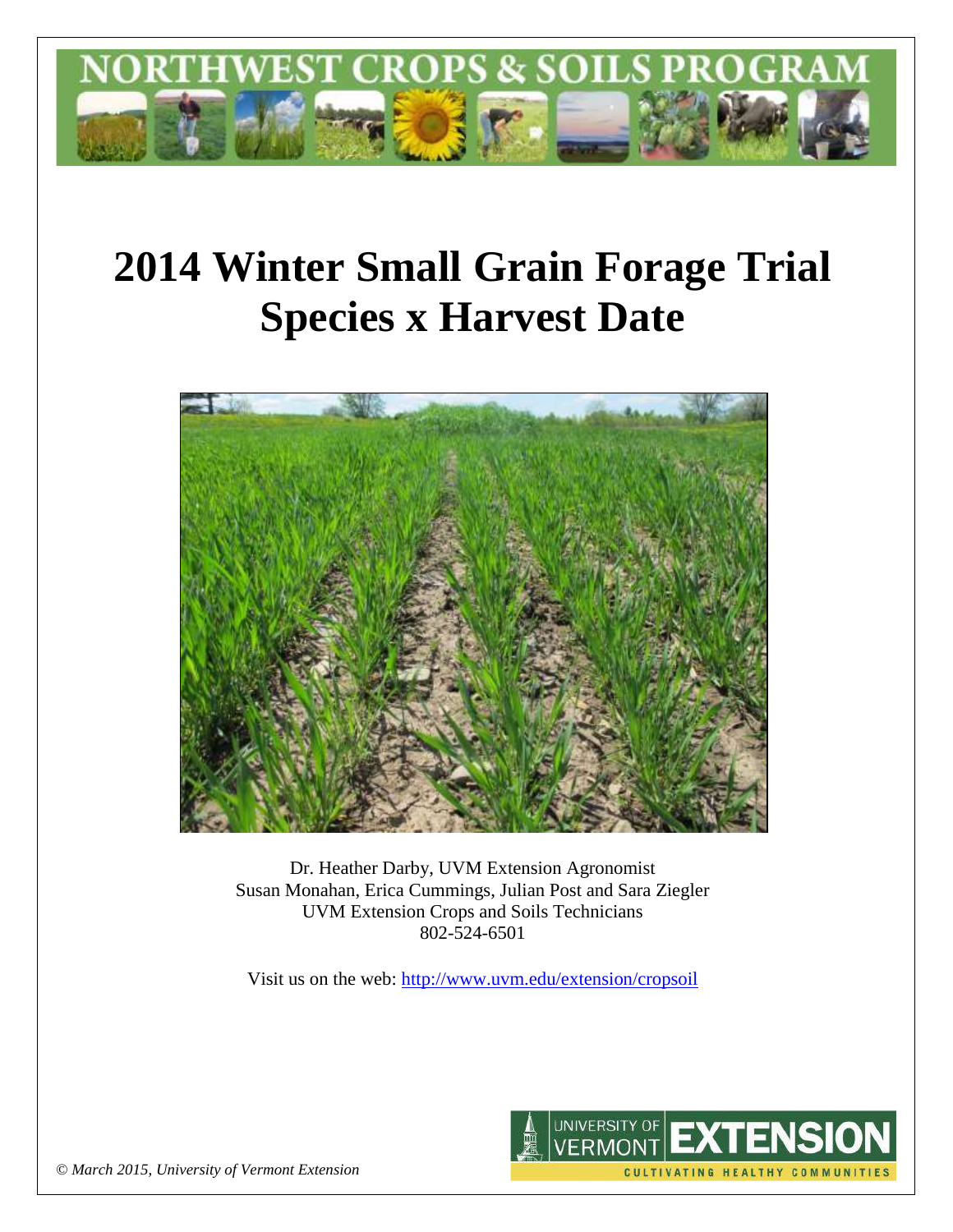#### **2014 WINTER SMALL GRAIN FORAGE TRIAL: SPECIES x HARVEST DATE**

Dr. Heather Darby, University of Vermont Extension heather.darby[at]uvm.edu

Winter cereals are most commonly used as a cover crop in Vermont. Cereals such as barley, triticale, wheat, spelt and rye also have the potential to provide high yield and quality feed for livestock. These cool season annuals can provide early season grazing, as well as high quality stored feed. Winter grains are generally planted in mid-September and can be harvested at various stages of development. The objective of this project was to evaluate yield and quality of various winter grain species harvested in the vegetative, boot, milk, or soft dough stage. The overall goal of this project is to help livestock producers select winter grain species that best fit their forage needs. The data presented here is from one replicated research trial in Vermont. Crop performance data from additional tests in different locations, and often over several years, should be compared before you make conclusions.

## **MATERIALS AND METHODS**

In the fall of 2013, a small grain forage trial was initiated at Borderview Research Farm in Alburgh, VT (Table 1). The previous crop in this location was corn, and the seedbed was prepared by conventional tillage methods. The field was disked and spike tooth harrowed in April to prepare for planting. Plots were planted with a six-inch Great Plains cone seeder on 27-Sep at a seeding rate of 100 lbs acre<sup>-1</sup> (except spelt, which was seeded at 150 lbs acre<sup>-1</sup>). Each treatment was harvested at four development stages: vegetative, boot, milk, and soft dough (Table 2). Subsamples of approximately 2.5  $ft<sup>2</sup>$  were cut 3" from the ground, dried at 40°C, and weighed to determine dry matter yield. Oven dry samples were coarsely ground with a Wiley mill (Thomas Scientific, Swedesboro, NJ), finely ground with a UDY cyclone mill with a 1 mm screen (Seedburo, Des Plaines, IL) and analyzed with an NIRS (Near Infrared Reflectance Spectroscopy) DS2500 Feed and Forage analyzer (Foss, Eden Prairie, MN) at the University of Vermont Cereal Testing Lab (Burlington, VT). Results were analyzed with an analysis of variance method of comparison in SAS (Cary, NC).

| <b>Trial Information</b> | <b>Borderview Research Farm</b><br>Alburgh, VT                 |
|--------------------------|----------------------------------------------------------------|
|                          |                                                                |
| Soil type                | Covington silty clay loam                                      |
| Previous crop            | Corn                                                           |
| Row width (in.)          |                                                                |
| Planting date            | 27-Sep 2013                                                    |
| Seeding rate             | 100 lbs $\text{acre}^{-1}$ (spelt 150 lbs $\text{acre}^{-1}$ ) |
| Tillage methods          | Mold board plow, disk, and spike tooth                         |
|                          | harrow                                                         |

#### **Table 1. General plot management.**

Forage quality analysis included crude protein (CP), acid detergent fiber (ADF), neutral detergent fiber (NDF) and various other nutrients. Mixtures of true proteins, composed of amino acids and non-protein nitrogen make up the crude protein (CP) content of forages. The bulky characteristics of forage come from fiber. Forage feeding values are negatively associated with fiber content since the less digestible portions of the plant are contained in the fiber fraction. The detergent fiber analysis system separates forages into two parts: cell contents, which include sugars, starches, proteins, non-protein nitrogen, fats and other highly digestible compounds; and the less digestible components found in the fiber fraction. The total fiber content of forage is contained in the neutral detergent fiber (NDF). Chemically, this fraction includes cellulose, hemicellulose and lignin. Acid detergent fiber (ADF) represents the least digestible portion of fiber: the lignin and cellulose. Recently, forage testing laboratories have begun to evaluate forages for NDF digestibility. Evaluation of forages and other feedstuffs for NDF digestibility is being conducted to aid prediction of feed energy content and animal performance. Research has demonstrated that lactating dairy cows will eat more dry matter and produce more milk when fed forages with optimum NDF digestibility. Forages with increased NDF digestibility (NDFD)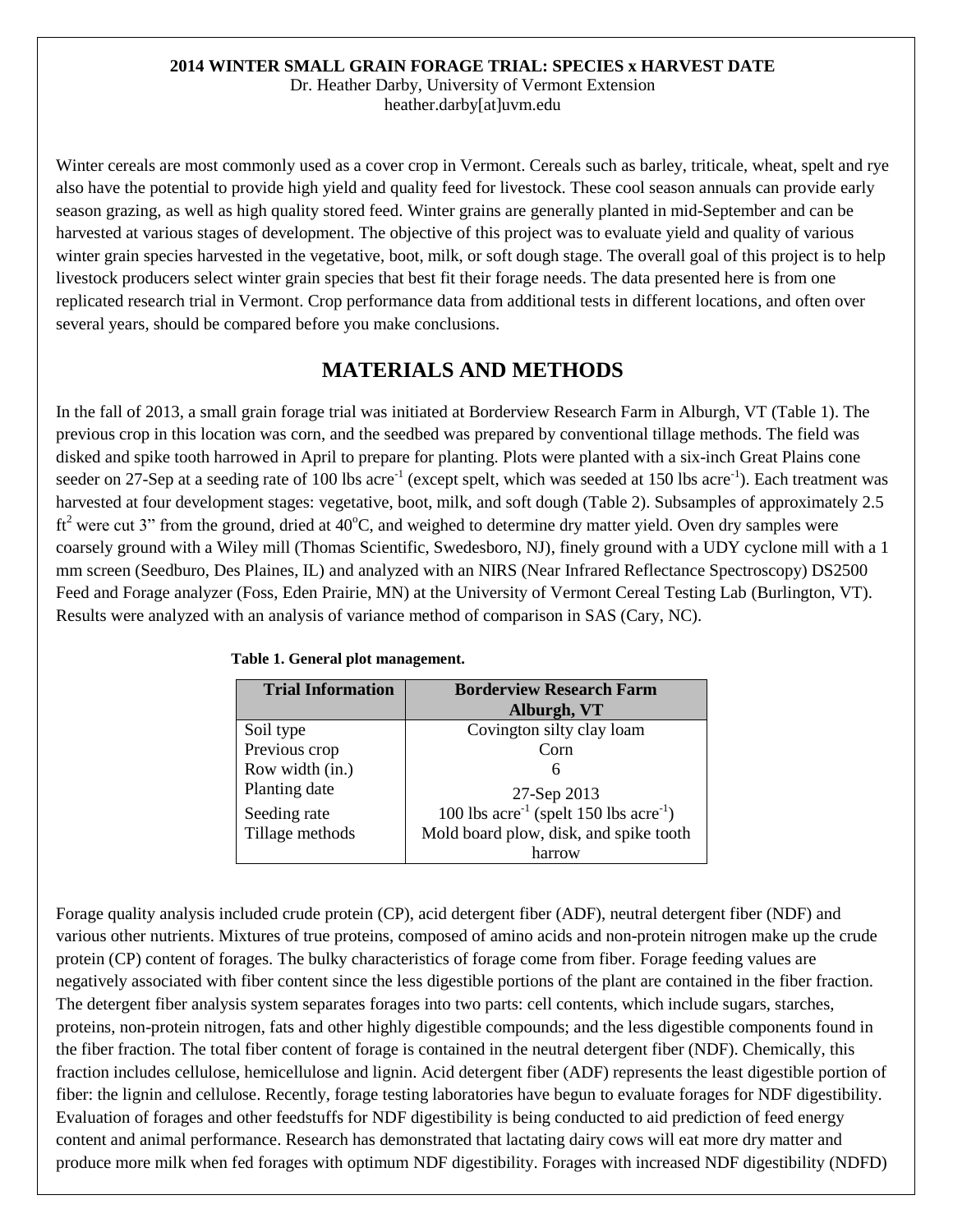will result in higher energy values, and perhaps more importantly, increased forage intakes. Forage NDF digestibility can range from  $20 - 80\%$ .

| <b>Variety</b> | <b>Vegetative</b> | <b>Boot</b> | <b>Milk</b> | Soft dough |
|----------------|-------------------|-------------|-------------|------------|
| <b>Barley</b>  | $20$ -May         | $5-Jun$     | $24$ -Jun   | $3-Jul$    |
| Rye            | $20$ -May         | $29$ -May   | $27$ -Jun   | 8-Jul      |
| Spelt          | $20$ -May         | $18$ -Jun   | $8-Jul$     | $31-Jul$   |
| Triticale      | $20$ -May         | 9-Jun       | $30-Jul$    | $11-Jul$   |
| Wheat          | $20$ -May         | 9-Jun       | $30-Jul$    | $11-Jul$   |

|  |  | Table 2. Harvest date at each stage of maturity for the spring grain forages, 2014. |  |  |  |
|--|--|-------------------------------------------------------------------------------------|--|--|--|
|  |  |                                                                                     |  |  |  |

Variations in yield and quality can occur because of variations in genetics, soil, weather and other growing conditions. Statistical analysis makes it possible to determine whether a difference among varieties is real, or whether it might have occurred due to other variations in the field. At the bottom of each table, a LSD value is presented for each variable (i.e. yield). Least Significant Differences (LSD's) at the 10% level of probability are shown. Where the difference between two treatments within a column is equal to or greater than the LSD value at the bottom of the column, you can be sure in 9 out of 10 chances that there is a real difference between the two varieties. Treatments that were not significantly lower in performance than the highest value in a particular column are indicated with an asterisk. In the example below, A is

significantly different from C but not from B. The difference between A and B is equal to 1.5, which is less than the LSD value of 2.0. This means that these varieties did not differ in yield. The difference between A and C is equal to 3.0, which is greater than the LSD value of 2.0. This means that the yields of these varieties were significantly different from one another. The asterisk indicates that B was not significantly lower than the top yielding variety.

| <b>Variety</b> | Yield  |
|----------------|--------|
| A              | 6.0    |
| B              | $7.5*$ |
| O              | $9.0*$ |
| LSD            | 2.0    |

### **RESULTS AND DISCUSSION**

Seasonal precipitation and temperature recorded at a weather station in Alburgh, VT are shown in Table 3. The growing season was marked by lower than normal temperatures in September, April, and July, and higher than normal rainfall throughout the growing season (Apr-Jul). In Alburgh, there was an accumulation of 4756 Growing Degree Days (GDDs), which is 284 GDDs below the 30 year average.

| Alburgh, VT                        | $Sep-13$ | $Oct-13$     | Apr-14  | $May-14$ | $Jun-14$ | $Jul-14$ |
|------------------------------------|----------|--------------|---------|----------|----------|----------|
| Average temperature $(^{\circ}F)$  | 59.3     | 51.1         | 43.0    | 57.4     | 66.9     | 69.7     |
| Departure from normal <sup>2</sup> | $-1.30$  | 2.90         | $-1.80$ | 1.00     | 1.10     | $-0.90$  |
|                                    |          |              |         |          |          |          |
| Precipitation (inches)             | 2.20     | $2.39^\circ$ | 4.34    | 4.90     | 6.09     | 5.15     |
| Departure from normal              | $-1.44$  | $-1.21$      | 1.52    | 1.45     | 2.40     | 1.00     |
|                                    |          |              |         |          |          |          |
| Growing Degree Days (base 32°F)    | 825      | 600          | 330     | 789      | 1041     | 1171     |
| Departure from normal              | $-33.4$  | 98.2         | $-53.9$ | 32.8     | 27.3     | $-26.9$  |

**Table 3. Seasonal weather data<sup>1</sup> collected in Alburgh, VT, 2013-2014.**

<sup>1</sup> Based on weather data from a Davis Instruments Vantage Pro2 with WeatherLink data logger.

 $^2$  Historical averages are for 30 years of NOAA data (1981-2010) from Burlington, VT.

 $\degree$  October 2013 precipitation data based on National Weather Service data from cooperative stations in Burlington, VT (http://www.nrcc.cornell.edu/page\_nowdata.html).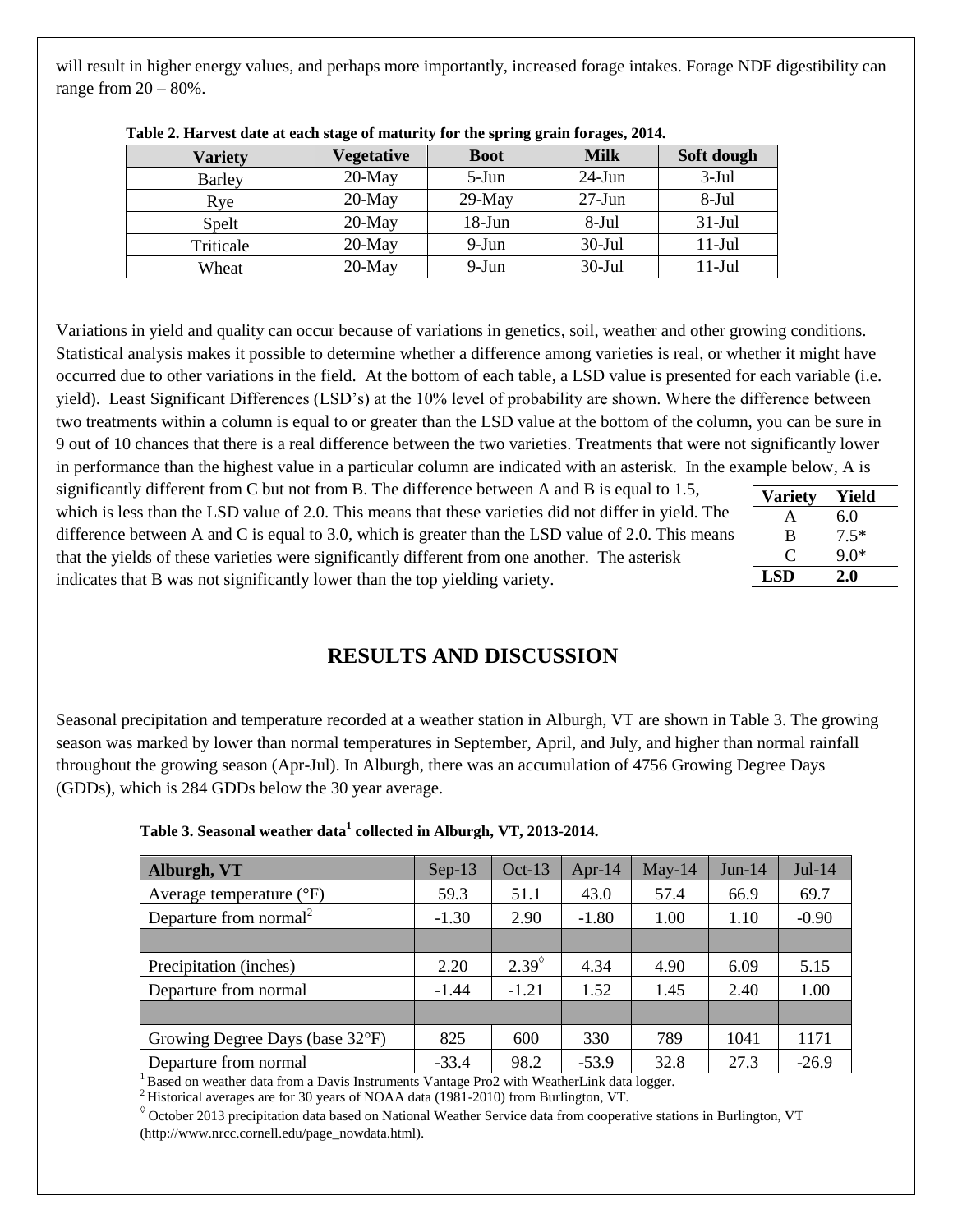#### **Harvest Stage**

Forages harvested in the soft dough stage yielded the highest dry matter (DM) averaging 8407 lbs dry matter acre<sup>-1</sup> (Table 4). Protein levels were highest during the vegetative stage, averaging 18.3%. Additionally, the vegetative stage had the lowest ADF and NDF fiber content. Fiber content generally increases as plants mature, but the formation of starch in the soft dough stage dilutes overall fiber content. Digestible NDF was highest in the milk stage, averaging 57.7% of NDF.

| <b>Harvest</b> | DM      | Yield                 | $\bf CP$ | <b>Starch</b> | <b>ADF</b> | <b>NDF</b> | <b>NFC</b> | <b>NDFD</b> |
|----------------|---------|-----------------------|----------|---------------|------------|------------|------------|-------------|
|                | $\%$    | $1b$ ac <sup>-1</sup> | % of DM  | % of DM       | % of DM    | % of DM    | % of DM    | % of NDF    |
| Vegetative     | 21.7    | 925                   | $18.3*$  | 3.2           | $23.4*$    | $54.4*$    | 28.5       | 40.8        |
| <b>Boot</b>    | 18.7    | 3569                  | 11.9     | 2.5           | 33.4       | 67.5       | 24.1       | 37.7        |
| Milk           | 37.1    | 7073                  | 6.8      | 7.7           | 38.6       | 59.6       | 32.3       | $57.7*$     |
| Soft Dough     | $43.1*$ | 8407*                 | 5.6      | $11.1*$       | 36.5       | 56.9       | $34.6*$    | 50.8        |
| Trial mean     | 30.1    | 4993                  | 10.7     | 6.1           | 33.0       | 59.6       | 29.9       | 46.8        |
| LSD(p<0.10)    | l.97    | 740                   | 0.68     | 0.81          | 1.10       | .88        | 1.22       | 1.24        |

**Table 4. Cereal grain yield and quality compared across harvest stages.**

Varieties with an asterisk indicate that it was not significantly different than the top performer in column **(in bold)**.

#### **Small Grain Varieties**

Averaged across all harvests, Triticale VNS (variety not stated), Triticale 141, and Huron rye yielded the highest, above 6100 lbs acre<sup>-1</sup>, while barley had the highest protein, starch, NFC, digestible NDF, and lowest ADF and NDF fiber contents (Table 5).

|  |  |  | Table 5. Small grain forage yield and quality averaged across four harvest stages (vegetative, boot, milk, and soft dough). |  |  |
|--|--|--|-----------------------------------------------------------------------------------------------------------------------------|--|--|
|  |  |  |                                                                                                                             |  |  |
|  |  |  |                                                                                                                             |  |  |

| <b>Variety</b>         | DM        | Yield                 | $\bf CP$ | <b>Starch</b> | <b>ADF</b> | <b>NDF</b> | <b>NFC</b> | <b>NDFD</b> |
|------------------------|-----------|-----------------------|----------|---------------|------------|------------|------------|-------------|
|                        | $\%$      | $1b$ ac <sup>-1</sup> | % of DM  | % of DM       | % of DM    | % of DM    | % of DM    | % of NDF    |
| <b>Barley VNS</b>      | 29.5      | 2706                  | $13.3*$  | $8.1*$        | $28.2*$    | $51.9*$    | $32.3*$    | 49.7*       |
| <b>Frederick Wheat</b> | 30.3      | 4897                  | 9.5      | 6.4           | 33.0       | 60.2       | $31.1*$    | 45.2        |
| Huron Rye              | 30.7      | $6175*$               | 8.9      | 3.4           | 38.1       | 67.7       | 26.2       | 46.1        |
| Malabar Wheat          | 32.3      | 3605                  | 10.0     | $7.8*$        | 30.6       | 56.8       | $32.6*$    | 47.2        |
| Spelt                  | 32.0      | 4927                  | 10.9     | 5.0           | 35.2       | 62.8       | 27.1       | 42.9        |
| Trical 099             | 28.0      | 4946                  | 11.2     | $7.2*$        | 31.2       | 56.1       | $31.7*$    | $49.5*$     |
| Trical 141             | 29.1      | 6299*                 | 11.1     | 4.8           | 35.8       | 62.8       | 27.0       | 45.9        |
| <b>Trical VNS</b>      | 29.3      | 6390*                 | 10.5     | 6.3           | 31.8       | 58.7       | $30.9*$    | 47.5        |
| Trial Mean             | 30.1      | 4993                  | 10.7     | 6.1           | 33.0       | 59.6       | 29.9       | 46.8        |
| LSD(p<0.10)            | <b>NS</b> | 1047                  | 0.96     | 1.15          | 1.55       | 2.66       | 1.73       | 1.75        |

Varieties with an asterisk indicate that it was not significantly different than the top performer in column (in **bold**). NS - None of the varieties were significantly different from one another.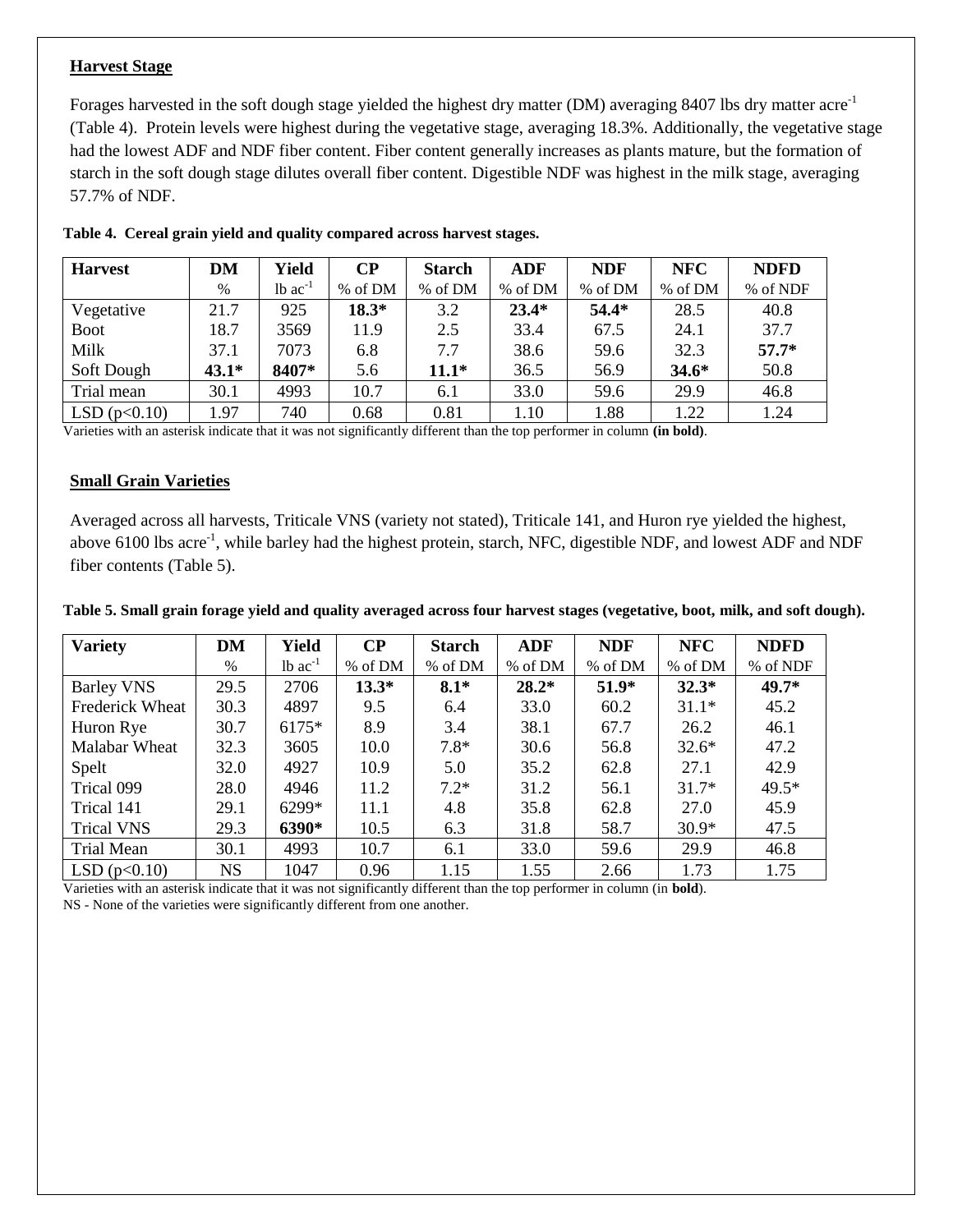#### **Harvest Stage x Variety Interaction**

There was a harvest stage by variety interaction for each parameter studied (except crude protein), which indicates that varieties performed differently at each harvest. For example, Figure 1 shows that DM yields of winter small grains increased with each stage of maturity, except for spelt and Tritical 141. Spelt's milk stage yields were less than the boot stage. Additionally, Tritical 141 had higher yields in the milk stage than in the soft dough stage. It is possible the crop lost leaf biomass from the milk to the soft dough stage. It is also possible this interaction may be due to stand variability at sample time. Increasing plot size would decrease these errors.



**Figure 1. Dry matter yields of eight small grain forages at four stages of maturity (vegetative, boot, milk, and soft dough).**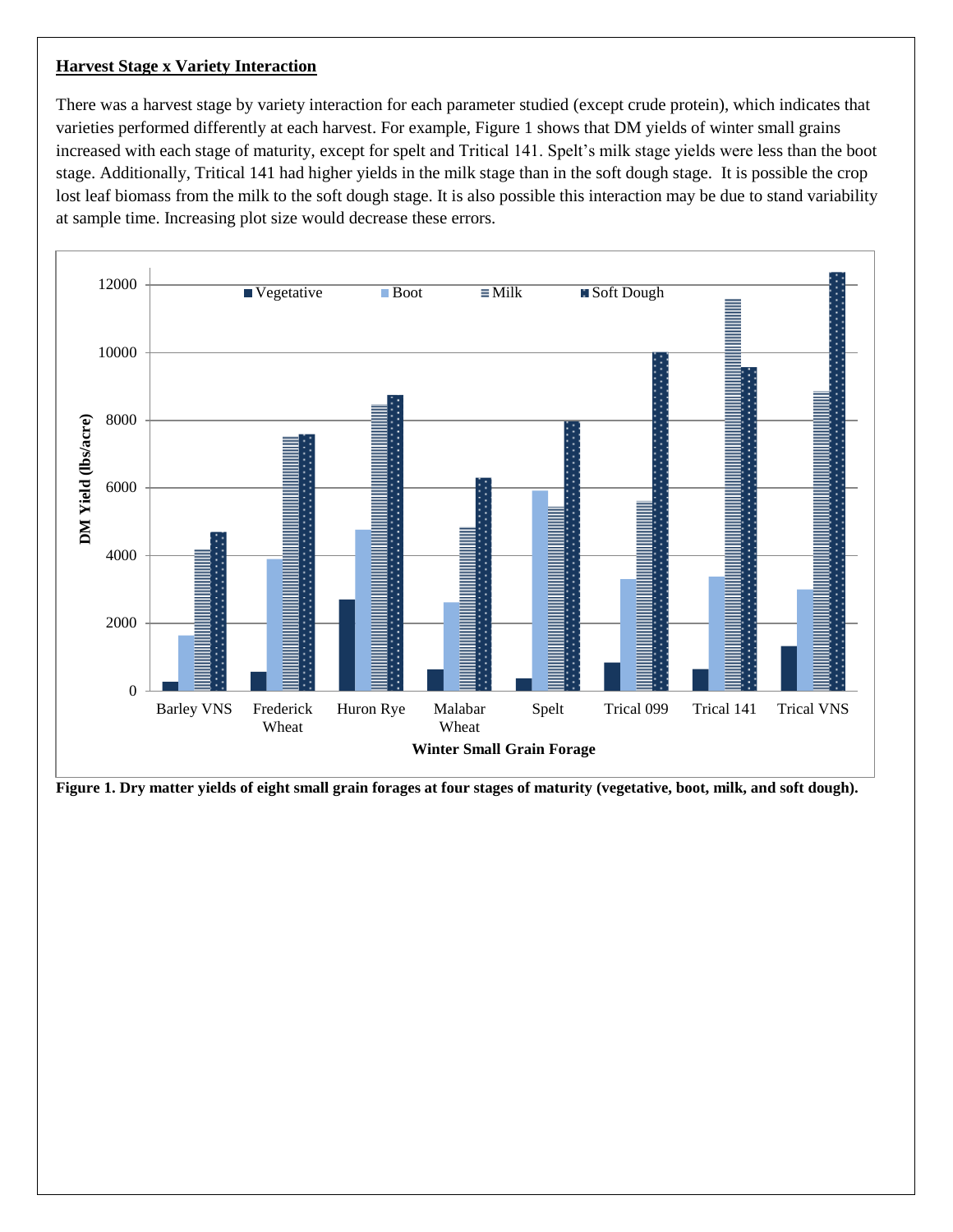#### **Vegetative Stage Harvest**

Forages were harvested at the vegetative stage to document the value of small grains as a potential early season grazing crop. At the vegetative harvest, the highest yielding treatment was Huron rye, averaging 2708 lbs dry matter acre<sup>-1</sup> (Table 6). Barley had the highest protein levels, over 21% CP (Figure 2). Barley also had the lowest ADF and NDF fiber contents and the highest NFC levels.

| Vegetative             | DM      | Yield                 | $\bf CP$ | <b>Starch</b> | <b>ADF</b> | <b>NDF</b> | <b>NFC</b> | <b>NDFD</b> |
|------------------------|---------|-----------------------|----------|---------------|------------|------------|------------|-------------|
|                        | $\%$    | $1b$ ac <sup>-1</sup> | % of DM  | % of DM       | % of DM    | % of DM    | % of DM    | % of NDF    |
| <b>Barley VNS</b>      | $23.2*$ | 275                   | $21.8*$  | $4.0*$        | $20.5*$    | 48.0*      | $30.2*$    | 41.8        |
| <b>Frederick Wheat</b> | 21.3    | 570                   | 16.7     | 3.1           | 23.9       | 55.5       | 28.8       | 40.6        |
| Huron Rye              | 17.6    | 2708*                 | 16.6     | 1.5           | 27.4       | 61.8       | 24.3       | 40.7        |
| Malabar Wheat          | $23.2*$ | 641                   | 17.6     | 3.5           | 22.3       | 53.6       | $29.5*$    | 43.3        |
| Spelt                  | $25.1*$ | 378                   | 19.0     | $4.1*$        | 22.5       | 52.5       | $29.2*$    | 39.0        |
| Trical 099             | 21.1    | 847                   | 17.6     | $3.6*$        | 23.4       | 54.1       | $29.7*$    | 40.0        |
| Trical 141             | 20.5    | 651                   | 19.3     | 2.9           | 23.7       | 54.0       | 28.4       | 40.4        |
| <b>Trical VNS</b>      | 21.6    | 1330                  | 18.1     | 2.6           | 23.5       | 56.0       | 28.0       | 40.7        |
| Veg Mean               | 21.7    | 925                   | 18.3     | 3.2           | 23.4       | 54.4       | 28.5       | 40.8        |
| LSD(p<0.10)            | 2.77    | 312.0                 | 1.90     | 0.59          | 1.50       | 2.59       | 1.39       | <b>NS</b>   |

|  |  |  |  | Table 6. Small grain forage yield and quality when harvested in the vegetative stage, 20-May 2014. |  |  |
|--|--|--|--|----------------------------------------------------------------------------------------------------|--|--|

Varieties with an asterisk indicate that it was not significantly different than the top performer in column (in **bold**). NS - None of the varieties were significantly different from one another.



**Figure 2. Yield and protein of small grain forage harvested in the vegetative stage.**  Treatments with the same letter did not differ significantly from one another.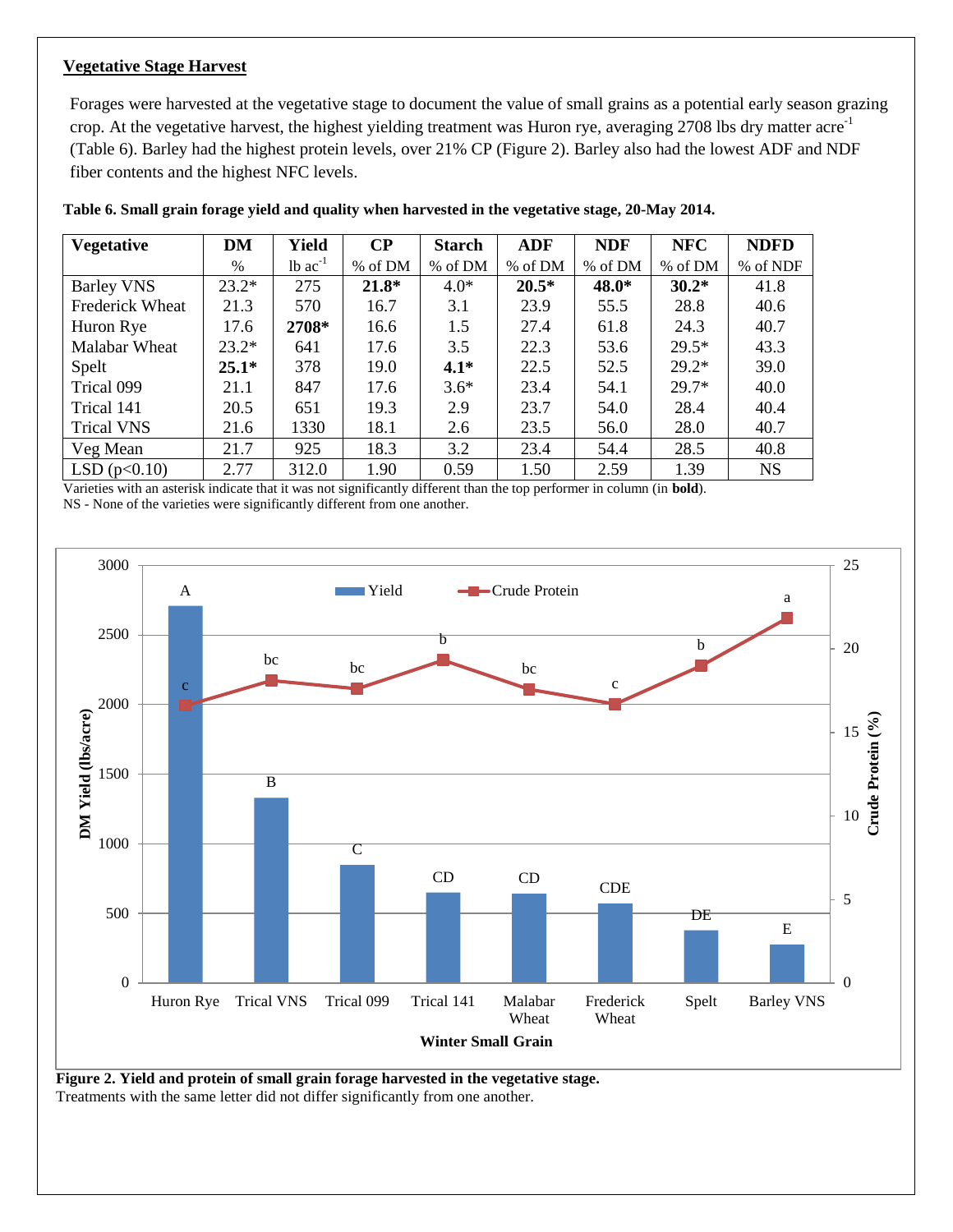#### **Boot Stage Harvest**

In small grain development, the boot stage occurs when the grain head is just barely visible and about to emerge. This is the most common stage at which small grains are harvested for forage. Spelt had the greatest dry matter yields of the boot stage, yielding 5927 lbs dry matter acre<sup>-1</sup> (Table 7 and Figure 3). There was no difference in protein levels in the boot stage, which averaged 11.9%. Overall, barley had the highest starch, NFC, NDFD and the lowest ADF and NDF fiber levels.

| <b>Boot</b>            | DM      | Yield                 | $\bf CP$  | <b>Starch</b> | <b>ADF</b> | <b>NDF</b> | <b>NFC</b> | <b>NDFD</b> |
|------------------------|---------|-----------------------|-----------|---------------|------------|------------|------------|-------------|
|                        | $\%$    | $1b$ ac <sup>-1</sup> | % of DM   | % of DM       | % of DM    | % of DM    | % of DM    | % of NDF    |
| <b>Barley VNS</b>      | $20.3*$ | 1645                  | 14.7      | $3.7*$        | $28.8*$    | $60.4*$    | $27.1*$    | $41.0*$     |
| <b>Frederick Wheat</b> | $21.5*$ | 3900                  | 9.3       | 2.5           | 35.0       | 71.0       | $25.2*$    | 33.8        |
| Huron Rye              | 16.8    | 4772                  | 10.3      | 1.2           | 37.9       | 73.1       | 18.9       | 35.6        |
| <b>Malabar Wheat</b>   | 19.3    | 2619                  | 11.4      | $3.4*$        | 31.9       | 65.3       | $26.3*$    | $40.4*$     |
| Spelt                  | $20.2*$ | 5927*                 | 12.1      | 1.3           | 36.6       | 72.0       | 21.3       | 33.0        |
| Trical 099             | 17.1    | 3305                  | 12.3      | $3.3*$        | 31.6       | 64.2       | 26.2       | $40.7*$     |
| Trical 141             | 16.2    | 3382                  | 13.1      | 1.9           | 34.1       | 67.6       | 22.8       | $38.7*$     |
| <b>Trical VNS</b>      | 18.0    | 2999                  | 11.8      | 2.9           | 31.6       | 66.3       | 24.8       | $38.6*$     |
| <b>Boot Mean</b>       | 18.7    | 3569                  | 11.9      | 2.5           | 33.4       | 67.5       | 24.1       | 37.7        |
| LSD(p<0.10)            | 1.50    | 1114                  | <b>NS</b> | 0.69          | 2.66       | 4.40       | 2.19       | 3.09        |

**Table 7. Small grain forage yield and quality harvested in the boot stage, late May-early June 2014.**

Varieties with an asterisk indicate that it was not significantly different than the top performer in column (in **bold**).

NS - None of the varieties were significantly different from one another.



**Figure 3. Yield and protein of small grain forage in the boot stage.**  Treatments with the same letter did not differ significantly from one another.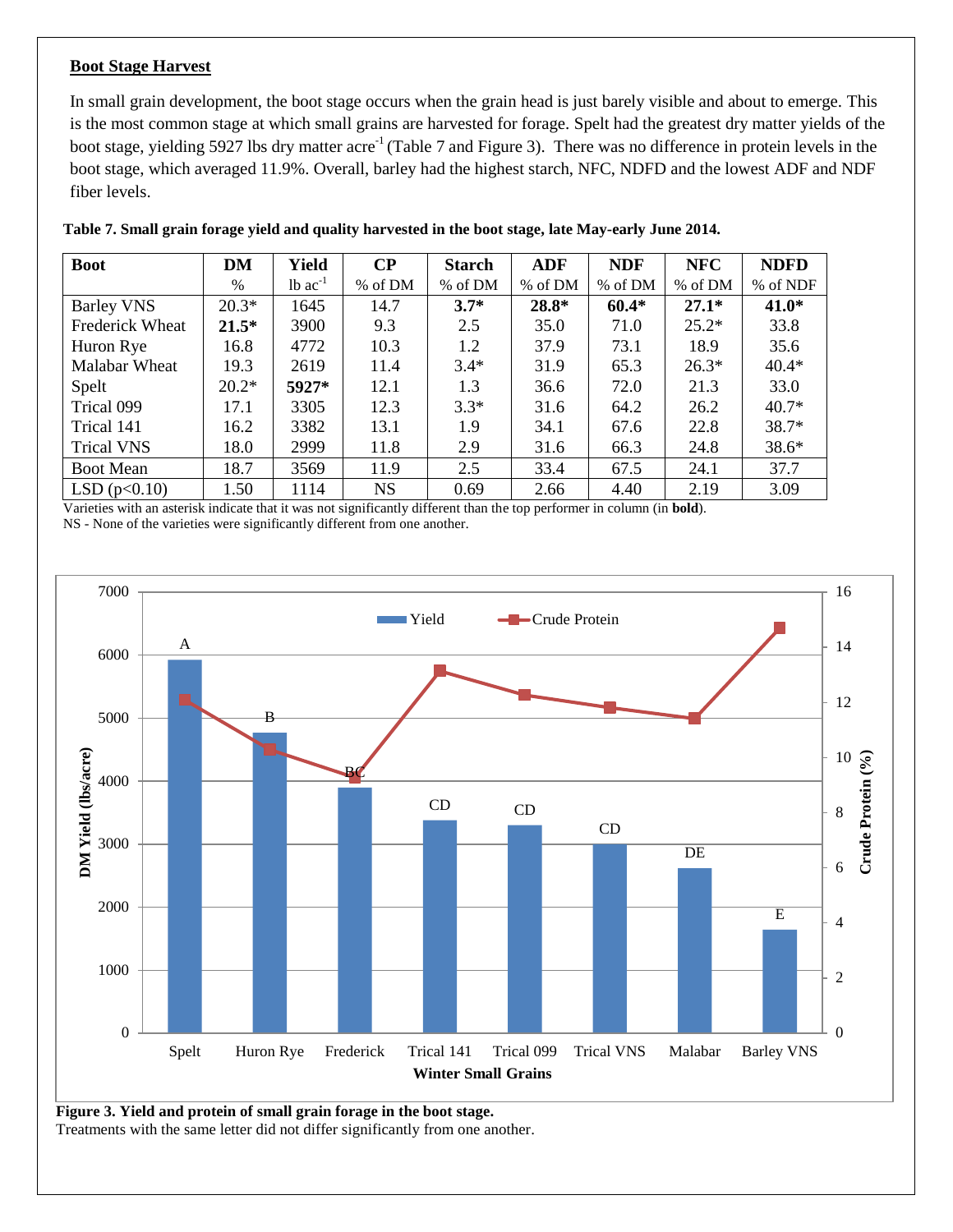#### **Milk Stage Harvest**

Tritical 141 was the highest yielding forage when harvested during the milk stage, yielding over 11,000 lbs dry matter acre<sup>-1</sup> (Table 8 and Figure 4). Barley had the highest protein levels of the milk stage at 8.7%. Barley was also a top performer for the other quality characteristics with the lowest ADF and NDF fiber content, and highest starch level.

| <b>Milk</b>            | DM   | Yield                 | $\bf CP$ | <b>Starch</b> | <b>ADF</b> | <b>NDF</b> | <b>NFC</b> | <b>NDFD</b> |
|------------------------|------|-----------------------|----------|---------------|------------|------------|------------|-------------|
|                        | $\%$ | $1b$ ac <sup>-1</sup> | % of DM  | % of DM       | % of DM    | % of DM    | % of DM    | % of NDF    |
| <b>Barley VNS</b>      | 29.9 | 4205                  | $8.7*$   | $11.6*$       | $32.5*$    | 49.6*      | 35.3       | $61.1*$     |
| <b>Frederick Wheat</b> | 34.5 | 7528                  | 6.6      | 6.7           | 39.4       | 61.4       | 31.3       | 56.7        |
| Huron Rye              | 48.1 | 8470                  | 5.5      | 4.3           | 43.6       | 67.5       | 30.4       | $59.2*$     |
| Malabar Wheat          | 38.9 | 4859                  | 6.0      | $10.5*$       | 35.1       | 55.2       | $37.0*$    | 56.1        |
| Spelt                  | 37.1 | 5443                  | $7.1*$   | 6.1           | 41.0       | 63.7       | 29.9       | 54.8        |
| Trical 099             | 34.0 | 5616                  | $7.9*$   | 8.7           | 36.6       | 56.0       | 32.8       | 60.0        |
| Trical 141             | 38.9 | 11598*                | 6.1      | 4.8           | 44.4       | 69.0       | 27.3       | 51.3        |
| <b>Trical VNS</b>      | 35.0 | 8861*                 | 6.8      | 8.9           | 36.1       | 54.6       | $34.5*$    | $62.2*$     |
| Milk Mean              | 37.1 | 7073                  | 6.8      | 7.7           | 38.6       | 59.6       | 32.3       | 57.7        |
| LSD(p<0.10)            | NS   | 3058                  | 1.62     | 2.21          | 2.36       | 3.66       | 3.48       | 4.70        |

**Table 8. Small grain forage yield and quality harvested at the milk stage, late June-early July 2014.**

Varieties with an asterisk indicate that it was not significantly different than the top performer in column (in **bold**). NS - None of the varieties were significantly different from one another.



**Figure 4. Yield and crude protein (CP) of small grain forages harvested in the milk stage.**  Treatments with the same letter did not differ significantly from one another.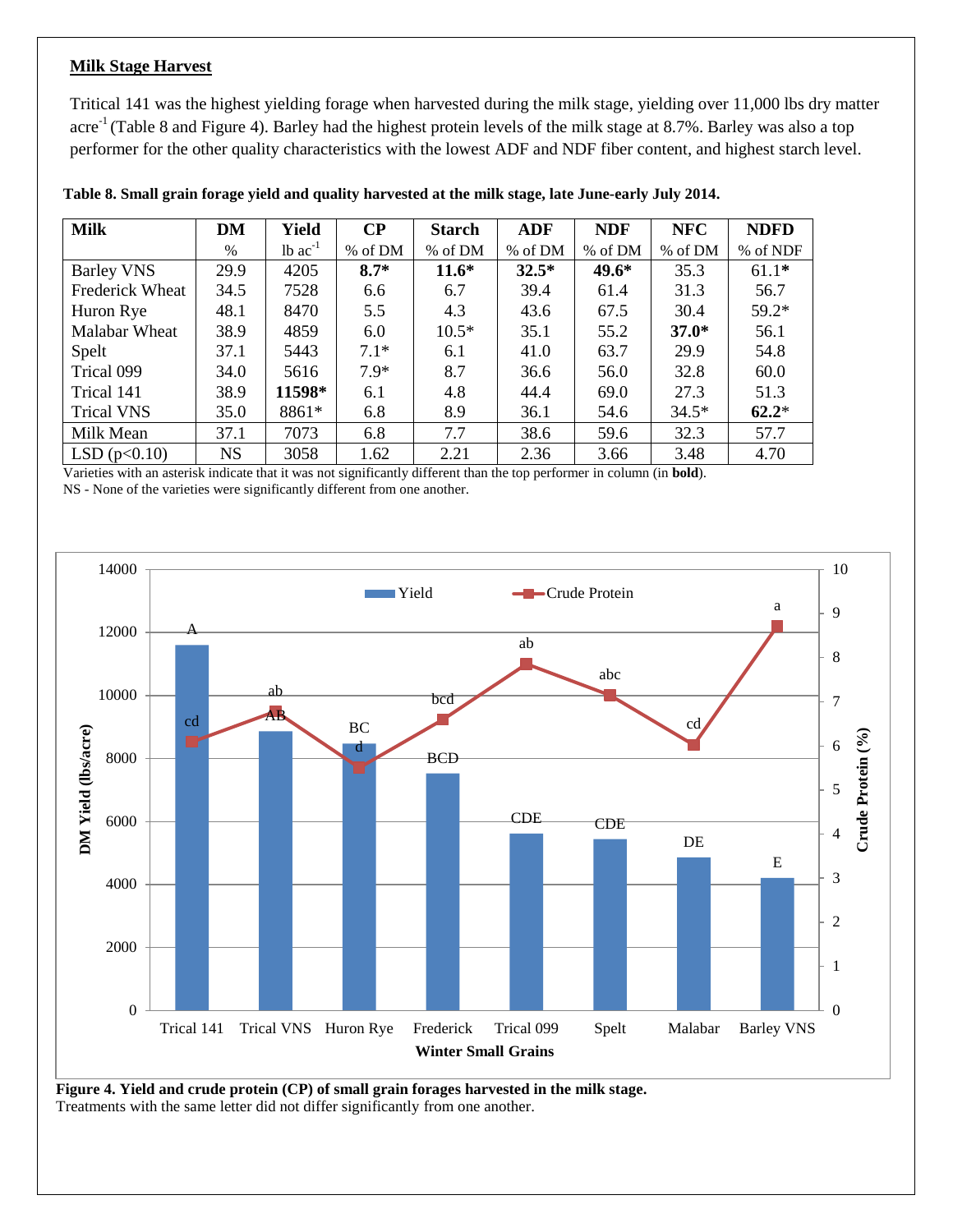#### **Soft Dough Harvest**

Two of the triticale varieties yielded the highest of all the forage species in the soft dough stage, over 10,000 lbs acre<sup>-1</sup> (Table 9, Figure 5). Barley had the highest CP levels at 7.8%. Again, barley was a top performer for other quality characteristics with the lowest ADF and NDF fiber content, and high NDFD and starch levels.

| <b>Soft Dough</b>      | DM      | Yield                 | $\bf CP$ | <b>Starch</b> | <b>ADF</b> | <b>NDF</b> | <b>NFC</b> | <b>NDFD</b> |
|------------------------|---------|-----------------------|----------|---------------|------------|------------|------------|-------------|
|                        | $\%$    | $1b$ ac <sup>-1</sup> | % of DM  | % of DM       | % of DM    | % of DM    | % of DM    | % of NDF    |
| <b>Barley VNS</b>      | 44.7    | 4700                  | $7.8*$   | $13.0*$       | $31.1*$    | $49.6*$    | $36.7*$    | 54.9*       |
| <b>Frederick Wheat</b> | 43.8    | 7590                  | 5.3      | $13.2*$       | $33.5*$    | $52.9*$    | $39.0*$    | 49.7        |
| Huron Rye              | 40.3    | 8750                  | 3.4      | 6.7           | 43.6       | 68.5       | 31.2       | 48.6        |
| Malabar Wheat          | 47.8*   | 6301                  | 4.9      | $13.9*$       | $33.1*$    | $53.0*$    | $37.4*$    | 49.0        |
| Spelt                  | $45.5*$ | 7962                  | 5.5      | 8.5           | 40.8       | 63.0       | 28.2       | 44.6        |
| Trical 099             | 39.8    | $10016*$              | $7.2*$   | $13.3*$       | $33.1*$    | $50.3*$    | $38.2*$    | $57.4*$     |
| Trical 141             | 40.7    | 9565                  | 5.8      | 9.5           | 41.1       | 60.6       | 29.6       | 53.4        |
| <b>Trical VNS</b>      | 42.5    | 12370*                | 5.5      | $10.7*$       | $36.0*$    | $57.8*$    | $36.4*$    | 48.6        |
| SD Mean                | 43.1    | 8407                  | 5.6      | 11.1          | 36.5       | 56.9       | 34.6       | 50.8        |
| LSD(p<0.10)            | 2.63    | 2626.8                | 1.22     | 4.09          | 5.09       | 9.14       | 5.66       | 3.58        |

**Table 9. Small grain forage yield and quality at the soft dough stage, mid-July 2014.**

Varieties with an asterisk indicate that it was not significantly different than the top performer in column (in **bold**).



**Figure 5. Yield and crude protein of small grain forage harvested in the soft dough stage.**  Treatments with the same letter did not differ significantly from one another.